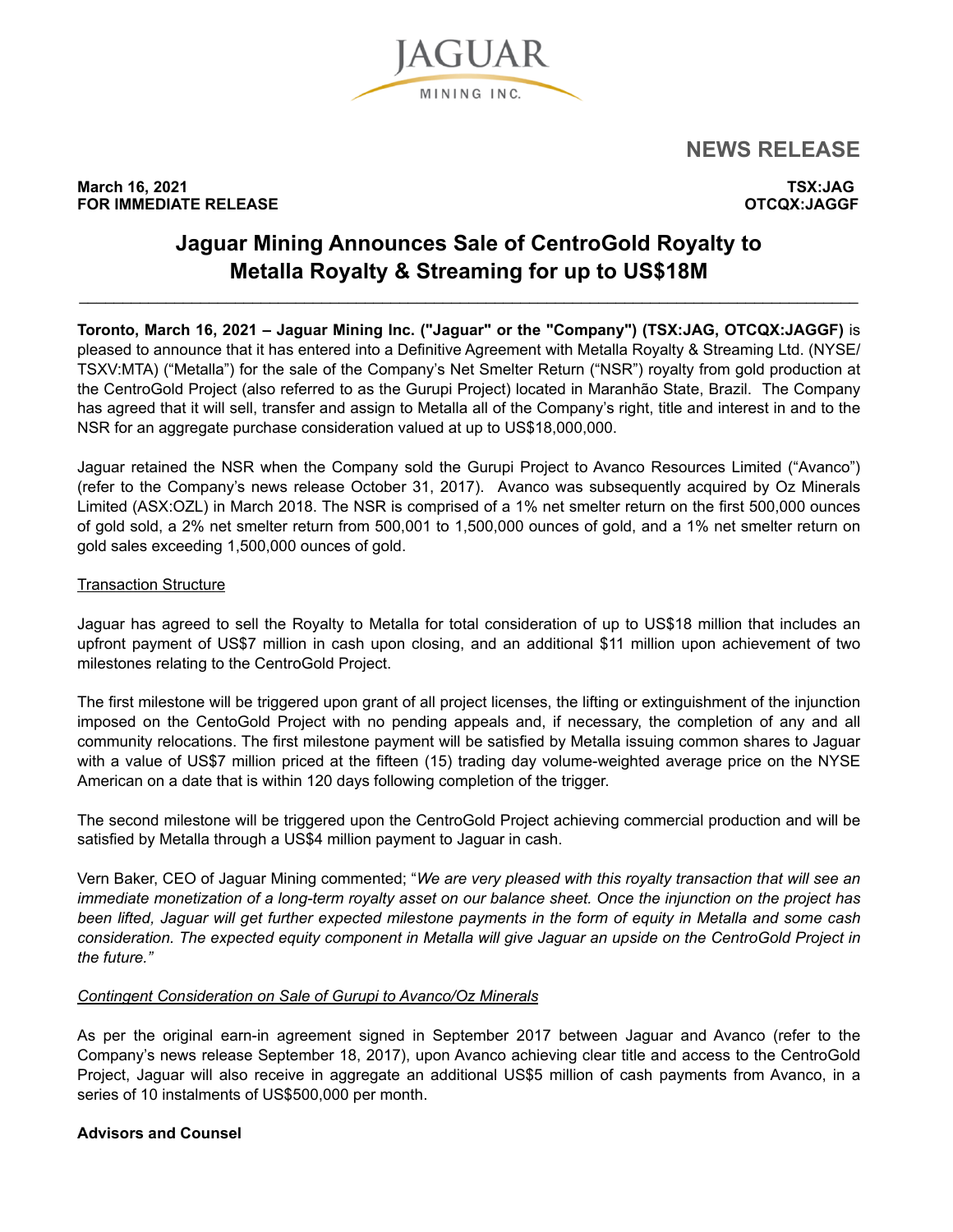PI Financial Corp. acted as financial advisors to Jaguar. Miller Thompson LLP acted as Jaguar's Canadian legal advisor and Azevedo Sette Advogados acted as Jaguar's Brazilian legal advisor in regard to this transaction.

### **About Jaguar Mining Inc.**

Jaguar Mining Inc. is a Canadian-listed junior gold mining, development, and exploration company operating in Brazil with three gold mining complexes and a large land package with significant upside exploration potential from mineral claims. The Company's principal operating assets are located in the Iron Quadrangle, a prolific greenstone belt in the state of Minas Gerais and include the Turmalina Gold Mine Complex and Caeté Mining Complex (Pilar and Roça Grande Mines, and Caeté Plant). The Company also owns the Paciência Gold Mine Complex, which has been on care and maintenance since 2012. The Roça Grande Mine has been on temporary care and maintenance since April 2019. Additional information is available on the Company's website at www.jaguarmining.com.

#### **For further information please contact:**

Vernon Baker Chief Executive Officer Jaguar Mining Inc. vernon.baker@jaguarmining.com 416-847-1854

Hashim Ahmed Chief Financial Officer Jaguar Mining Inc. hashim.ahmed@jaguarmining.com 416-847-1854

#### **Forward-Looking Statements**

*Certain statements in this news release constitute "forward-looking information" within the meaning of applicable Canadian securities legislation. Forward-looking statements and information are provided for the purpose of providing information about management's expectations and plans relating to the future. All of the forward-looking information made in this news release is qualified by the cautionary statements below and those made in our other filings with the securities regulators in Canada. Forward-looking information contained in forward-looking statements can be identified by the use of words such as "are expected," "is forecast," "is targeted," "approximately," "plans," "anticipates," "projects," "anticipates," "continue," "estimate," "believe" or variations of such words and phrases or statements that certain actions, events or results "may," "could," "would," "might," or "will" be taken, occur or be achieved. All statements, other than statements of historical fact, may be considered to be or include forward-looking information. This news release contains forward-looking information regarding, among other things, expected sales, production statistics, ore grades, tonnes milled, recovery rates, cash operating costs, definition/ delineation drilling, the timing and amount of estimated future production, costs of production, capital expenditures, costs and timing of the development of projects and new deposits, success of exploration, development and mining activities, currency fluctuations, capital requirements, project studies, mine life extensions, restarting suspended or disrupted operations, continuous improvement initiatives, and resolution of pending litigation. The Company has made numerous assumptions with respect to forward-looking information contained herein, including, among other things, assumptions about the estimated timeline for the development of its mineral properties (including the CentroGold Project); the supply and demand for, and the level and volatility of the price of, gold; the accuracy of reserve and resource estimates and the assumptions on which the reserve and resource estimates are based; the receipt of necessary permits; market competition; ongoing relations with employees and impacted communities; political and legal developments in any jurisdiction in which the Company operates being consistent with its current expectations including, without limitation, the impact of any potential power rationing, tailings facility regulation, exploration and mine operating licenses and permits being obtained and renewed and/or there being adverse amendments to mining or other laws in Brazil and any changes to general business and economic conditions. Forward-looking information involves a number of known and unknown risks and uncertainties, including among others: the risk of Jaguar not meeting the forecast plans regarding its operations and financial performance; uncertainties with respect to the price of gold, labour disruptions, mechanical failures, increase in costs, environmental compliance and change in environmental legislation and regulation, weather delays and increased costs or production delays due to natural disasters, power disruptions, procurement and delivery of parts and supplies to the operations; uncertainties inherent to capital markets in general (including the sometimes volatile valuation of securities and an uncertain ability to raise new capital) and other risks inherent to the gold exploration, development and production industry, which, if incorrect, may cause actual results to differ materially from those anticipated by the Company and described herein. In addition, there are risks and hazards associated with the business of gold exploration, development, mining and production, including environmental hazards, tailings dam failures, industrial accidents and workplace safety problems, unusual or unexpected geological formations, pressures, cave-*